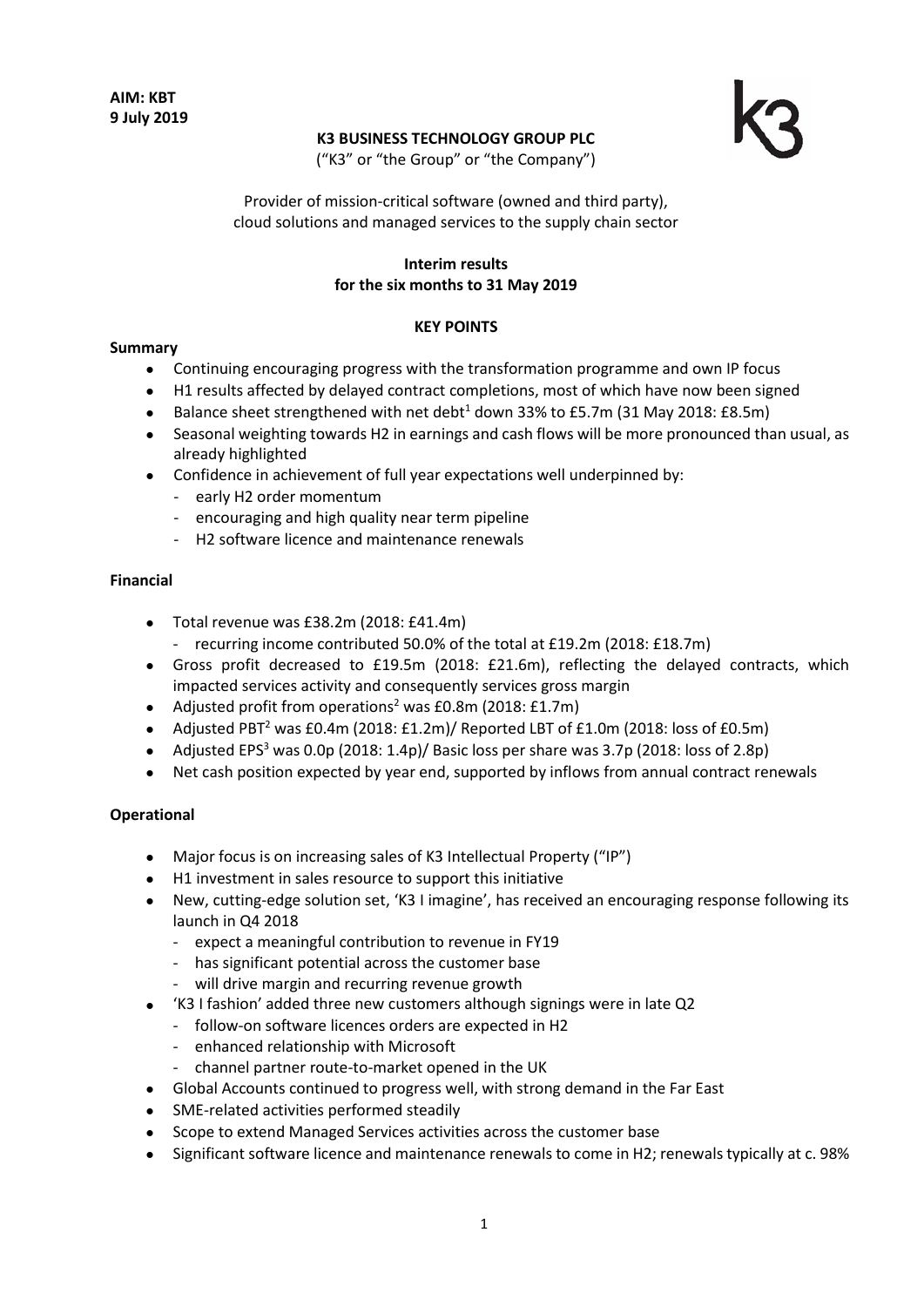#### **Adalsteinn Valdimarsson, Chief Executive Officer of K3, commented:**

*"K3's transformation programme continues to make good progress, and while first half results are below the same period last year, the Group remains on track to meet market expectations for the full year and to show good year-on-year earnings progression.* 

*"Delays to certain contract signings affected first half results, however we have now largely caught up on the outstanding delays, and the second half includes significant licence and maintenance contract renewals where renewal rates are very high – around 98%. The near-term pipeline also remains encouraging.*

*"Our growth strategy – based on selling more of our own IP – has the potential to drive earnings and recurring income significantly. 'K3 I imagine', our new, cutting-edge product, is especially exciting, and is relevant for both new and existing customers. We remain very positive about prospects."* 

#### **Enquiries:**

| K3 Business Technology Group plc<br>www.k3btg.com | Adalsteinn Valdimarsson (CEO)<br>Robert Price (CFO)                 | T: 020 3178 6378 (today)<br>Thereafter: 0161 876 4498 |
|---------------------------------------------------|---------------------------------------------------------------------|-------------------------------------------------------|
| finnCap Limited<br>(Nominated Adviser and Broker) | Julian Blunt / James Thompson<br>Camille Gochez (Corporate broking) | T: 020 7220 0500                                      |
| <b>KTZ Communications</b>                         | Katie Tzouliadis / Dan Mahoney                                      | T: 020 3178 6378                                      |

#### **Notes:**

Note 1 Net debt is gross debt net of cash and cash equivalents.

- Note 2 Calculated before amortisation of acquired intangibles of £1.2m (2018: £1.3m), exceptional reorganisation costs of £0.3m (2018: £0.7m), and share-based payment charge of £0.3m (2018: £0.2m).
- Note 3 Calculated before amortisation of acquired intangibles (net of tax) of £1.0m (2018: £1.0m), exceptional reorganisation costs (net of tax) of £0.2m (2018: £0.6m), and share-based payment charge (net of tax) of £0.3m (2018: £0.2m).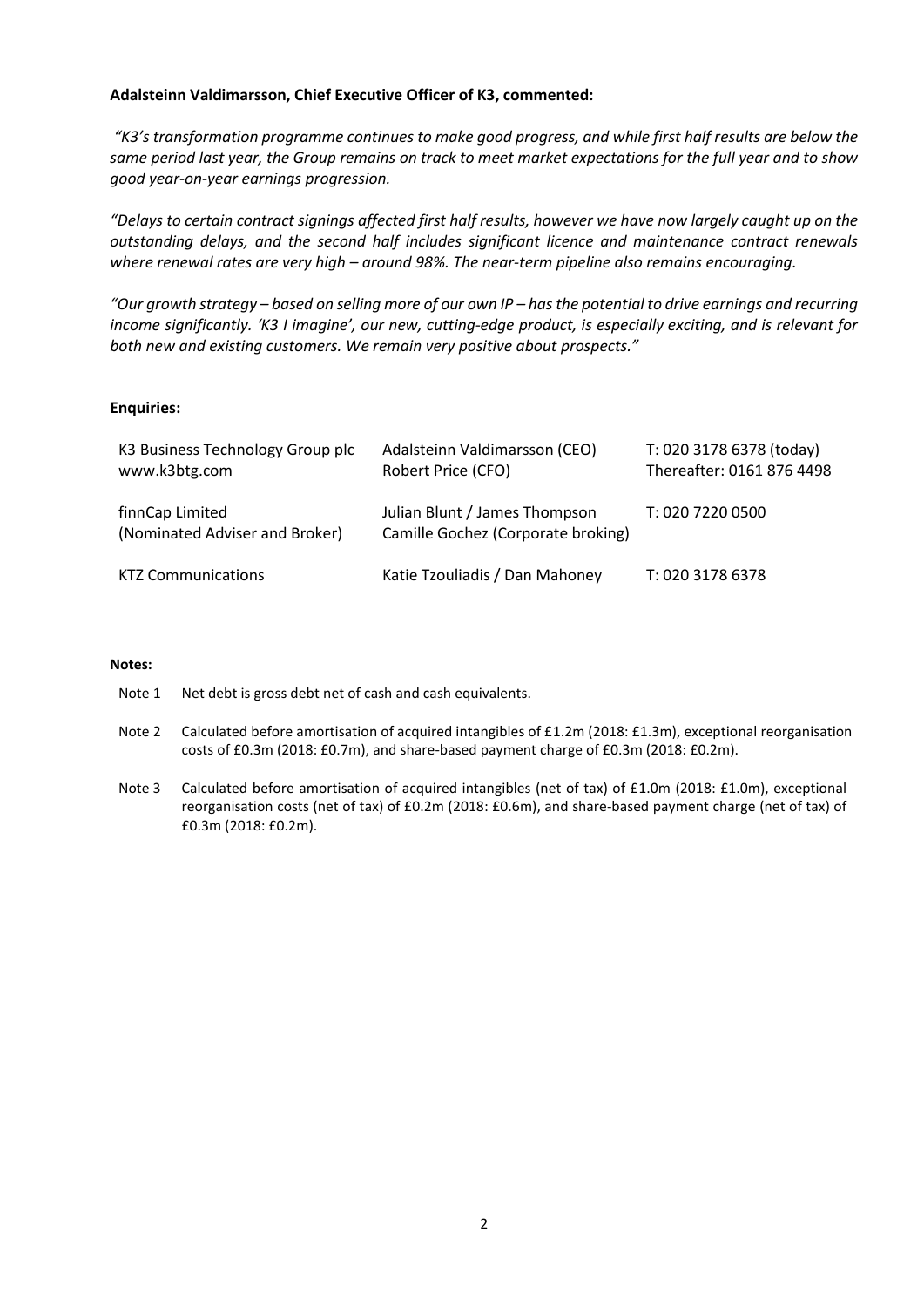#### **JOINT REPORT OF THE CHAIRMAN AND CHIEF EXECUTIVE OFFICER**

## **Introduction**

K3 continues to make encouraging progress with its transformation programme, and while first half results are below the same period last year, the Group remains on track to meet current market expectations for the year and to show good year-on-year earnings progression. This view takes into account the closure of three major new contracts and commitments at the end of the period, additional orders that have come through since then, as well as an encouraging near-term new business pipeline. It should also be noted that the Group's earnings are in any case seasonally weighted towards the second half, with a large number of annual software licence and maintenance contracts falling due in the period; renewals rates are very high.

As previously reported, the first half performance was affected by delays in certain contract signings, some of which related to Brexit. This meant that these large contracts closed later than expected, thereby reducing services utilisation and income. However, we have now largely caught up on the outstanding major Supply Chain contract closures and expect further software licence orders to come through from the new customer signings. Aside from these delays, all units performed in line with or above management expectations in the period.

A major focus this year is on developing sales of our new, cutting-edge, cloud-native product, 'K3 I imagine', which was launched at the end of the last financial year. 'K3 I imagine' and its platform and suite of applications form the cornerstone of our growth plans. The product has great potential across K3's existing extensive customer base as well for new customers, and we expect it to make a meaningful contribution to the Group's revenue in the second half, benefiting margin expansion and recurring income. We have strengthened our sales resource accordingly.

# **Financial Results**

Revenue for the six months to 31 May 2019 decreased by 7.0% to £38.2m (2018: £41.4m). Recurring income, which comprises software maintenance renewals, support contracts, SaaS, and hosting & managed services, increased 2.6%, to £19.2m (2018: £18.7m) or 50.0% of total revenue in the period (2018: 45.2%).

Gross profit was 9.7% lower than the same period last year at £19.5m (2018: £21.6m). This principally reflected delayed contract signings, which severely impacted services activity and consequently utilisation and services gross margin. Services gross profit decreased by £1.4m to £2.7m in the period (2018: £4.1m) and gross margin reduced by 7.1 percentage points to 21.8% (2018: 27.9%). Similarly, software licence gross profit reduced by £0.5m to £3.4m (2018: £3.9m) and gross margin was 68.7% (2018: 71.7%).

Gross profit derived from our Intellectual Property ("IP") is a key metric for us since it generates the Group's highest margins, and own IP licence sales are at the core of our growth strategy. Our own IP contributed £6.3m or 32.5% to total gross profit (2018: £6.8m or 31.5%) in the period.

Administrative expenses reduced by 7.1% to £20.5m (2018: £22.1m) as a result of a continuing process of improving efficiencies and cost-saving initiatives.

Adjusted profit from operations was £0.8m (2018: £1.7m), mostly the result of reduced services gross margins.

After taking into account £0.3m of exceptional costs (2018: £0.7m), which related to the reorganisation programme, an amortisation charge of £1.2m for acquired intangibles (2018: £1.3m) and a share-based payment charge of £0.3m (2018: 0.2m), the loss from operations was £1.0m (2018: loss of £0.5m).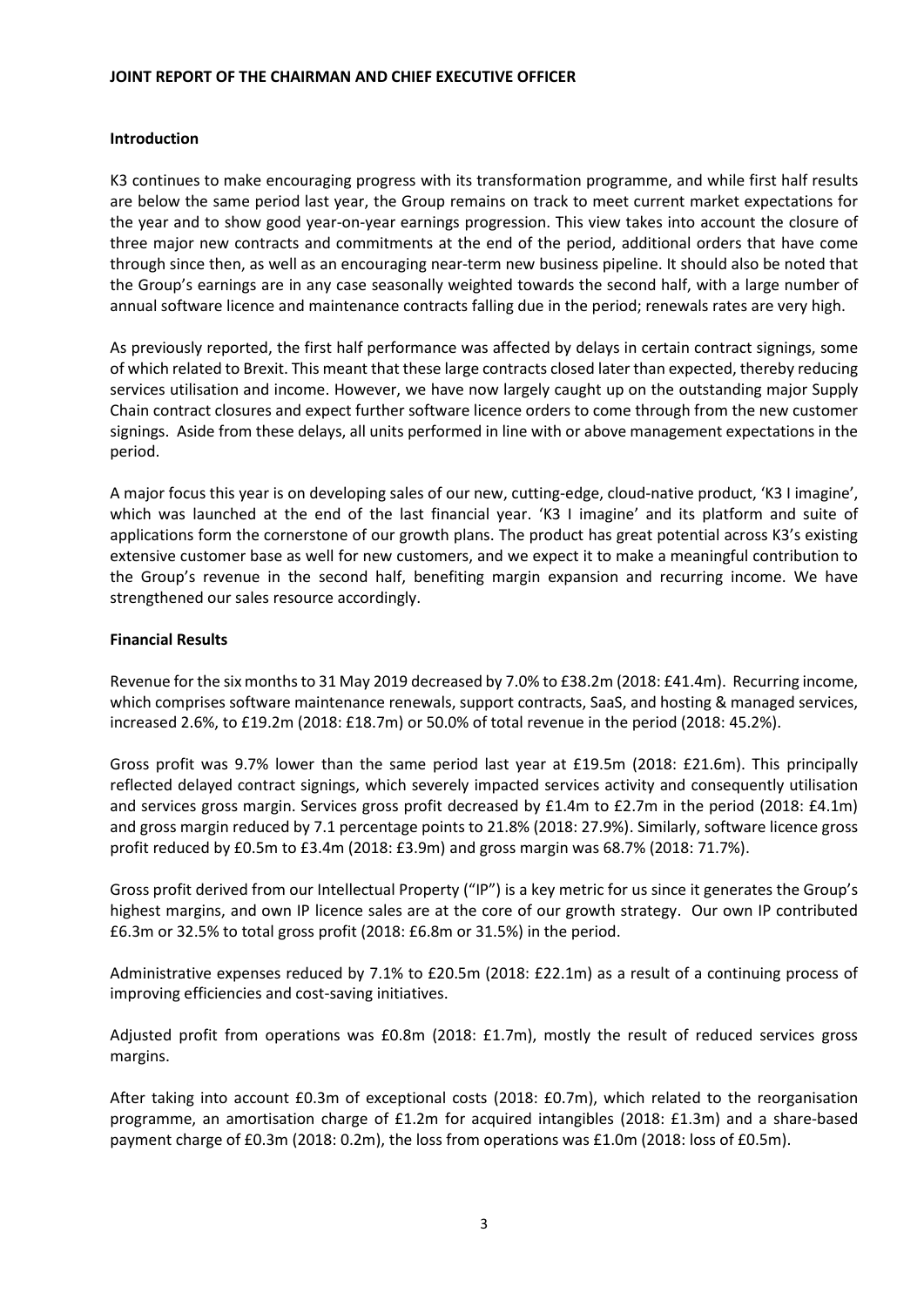Finance expenses were £0.4m (2018: £0.5m), resulting in an adjusted profit before tax<sup>\*2</sup> for the period of £0.4m (2018: adjusted profit before tax\*2 of £1.2m). The reported loss before tax for the period was £1.5m (2018: loss of £1.0m).

Adjusted earnings per share\*3 was 0.0p (2018: adjusted earnings per share\*3 of 1.4p). Basic loss per share was 3.0p (2018: basic loss per share 2.8p).

#### *Balance sheet and cash flows*

Net debt at 31 May 2019 stood at £5.7m (31 May 2018: £8.5m), a 33% reduction. We continue to focus on improving cash generation and this is being supported by better internal processes, improved deal and resource allocation evaluation, as well as incentivisation.

K3's cash flow is now following normal seasonality and, as previously indicated, the second half of the financial year will benefit from annual software licence and support renewals, which are heavily weighted towards this period, with SYSPRO renewal rates typically around 98%.

Capitalised development expenditure for the six months was £1.7m (2018: £1.0m), in line with the Group's refocused IP development roadmap, and 50% of expenditure was on the 'K3 I imagine' product.

Cash utilised in operating activities amounted to £3.0m (2018: £2.9m), and reflects a more normal annual seasonality to cash generation.

Depreciation was similar to the prior six months at £0.4m (2018: £0.5m) and amortisation £2.6m (2018: £2.4m).

The Group's current banking facilities are due for renewal in October 2019. This process is at an advanced stage and we expect the renewal to be successfully concluded in the second half, with terms agreed through to March 2021.

#### **Dividend**

As in prior years, the Board expects to propose only a final (and total) dividend for the financial year. This is anticipated to show a year-on year uplift in line with the Board's confidence in K3's future prospects.

#### **Overview of Performance**

A key area of focus for the Company is increasing sales from our own IP. 'K3 I imagine', our class-leading platform and solution sets have very exciting potential to drive own IP sales. This is in addition to our more established add-on solutions for Microsoft Dynamics, 'K3 I fashion' and 'K3 I pebblestone' and our ERP agnostic integration platform 'K3 I dataswitch'. These products have been sold to around 500 customers both direct and through our global partner channel.

The 'K3Iimagine' platform and applications are provided on a Platform-as-a-Service ("PaaS") and Softwareas-a-Solution ("SaaS") basis. The technology can be deployed agnostically via cloud or via our 'K3 I Cloud' Infrastructure-as-a-Service unit ("IaaS"). We have developed solutions for multiple business processes, including inventory management, Point of Sale ("POS"), pricing & promotion, tax compliance, and bespoke customer solutions, and believe that the ease with which our technology can be integrated and the innovation it supports makes our offering an attractive option for businesses across the supply chain sector.

As well as selling to new customers, 'K3 I imagine' is relevant to our existing installed base of approximately 3,700 customers. We see opportunities to deepen our engagement with customers that use our existing ERP and POS solutions. Almost half of the Group's customer base deploys a K3 authored/supported POS solutions, with many customers using legacy systems. In addition, well over 40% of the total base are ERP customers using SYSPRO, Microsoft or Sage products. The 'K3 I imagine' Retail Suite provides a ready upgrade for POS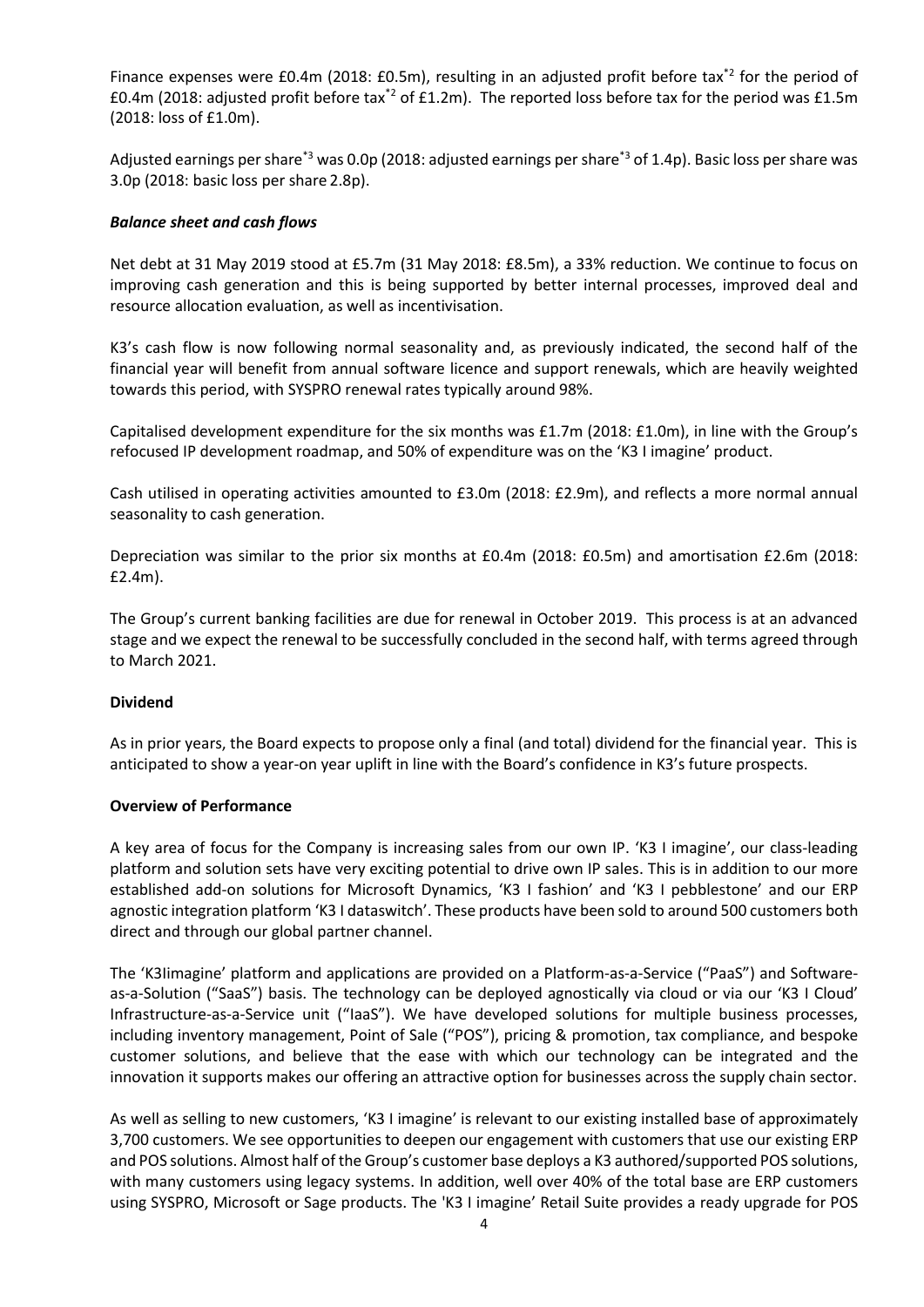customers, and over time, we intend to broaden the offering to enhance our overall proposition across the broader customer base.

We are also working on extending our Managed Services and IaaS offerings, including 'K3 I Cloud', across the customer base.

During the first half, we significantly expanded the sales team in order to support these and other initiatives. The early response to the launch of 'K3 I imagine' has been encouraging, with a pilot now in place with a major food and beverage group and our Mobile Goods Flow solution in use in a number of Inter IKEA Concept franchisee stores.

'K3 I fashion' added three more customers in the period, with Brexit causing some disruption. We expect two of these newly-signed customers to ramp-up software licence orders over the remainder of 2019.

In line with the market shift to subscription, customers are tending to purchase software licences in line with their roll-out plans on Microsoft Dynamics 365F&O subscription deployment, and we are seeing a new pattern emerging whereby newly-contracted customers initially purchase a small number of software licences, subsequently stepping up licence order further down the project timeline. This differs from previous large upfront purchases under the traditional model.

Our relationship with Microsoft continues to be very strong, especially in relation to 'K3 I fashion', which is increasingly viewed as a market-leading product for the fashion industry. Our close engagement with Microsoft helps both direct sales and indirect sales through channel partners. In the period, we launched a channel partner model in the UK for 'K3 I fashion', which has extended our IP footprint. A high profile Microsoft Dynamics 365F&O implementation for Fortnum & Mason also went live in the period.

The Global Accounts operation saw good growth and the new office in Kuala Lumpur is working well, and will support continuing growth in the Far East. We have commenced global resource pooling of Dynamics resource especially to facilitate Global Accounts growth.

The Group's SME-related activities performed steadily across all of our supply chain verticals and we are especially pleased at progress within Sage and Managed Services activities.

#### **Outlook**

We believe the initiatives put in place during the last two years will continue to underpin K3's performance and growth prospects. We will also look for additional opportunities to increase operational efficiency.

The second half of the financial year has started well, with three 'K3 I fashion' deals expected to close. We are encouraged by customer reaction to 'K3 I imagine' and expect the offering to contribute meaningfully to the Group's results during this financial year. The wider new business pipeline, including for 'K3 I fashion' and Global Accounts remains strong and we expect services utilisation to show a marked improvement in the second half following recent deal closures.

K3's seasonal weighting of cash flows and profitability towards the second half of the financial year will be more exaggerated this year mainly due to anticipated growth in services gross margins. More broadly, we believe that K3 is well-positioned to make further progress with its transformation strategy and we view our growth prospects with confidence.

| <b>Stuart Darling</b> | <b>Adalsteinn Valdimarsson</b> |
|-----------------------|--------------------------------|
| Chairman              | <b>Chief Executive Officer</b> |

**9 July 2019**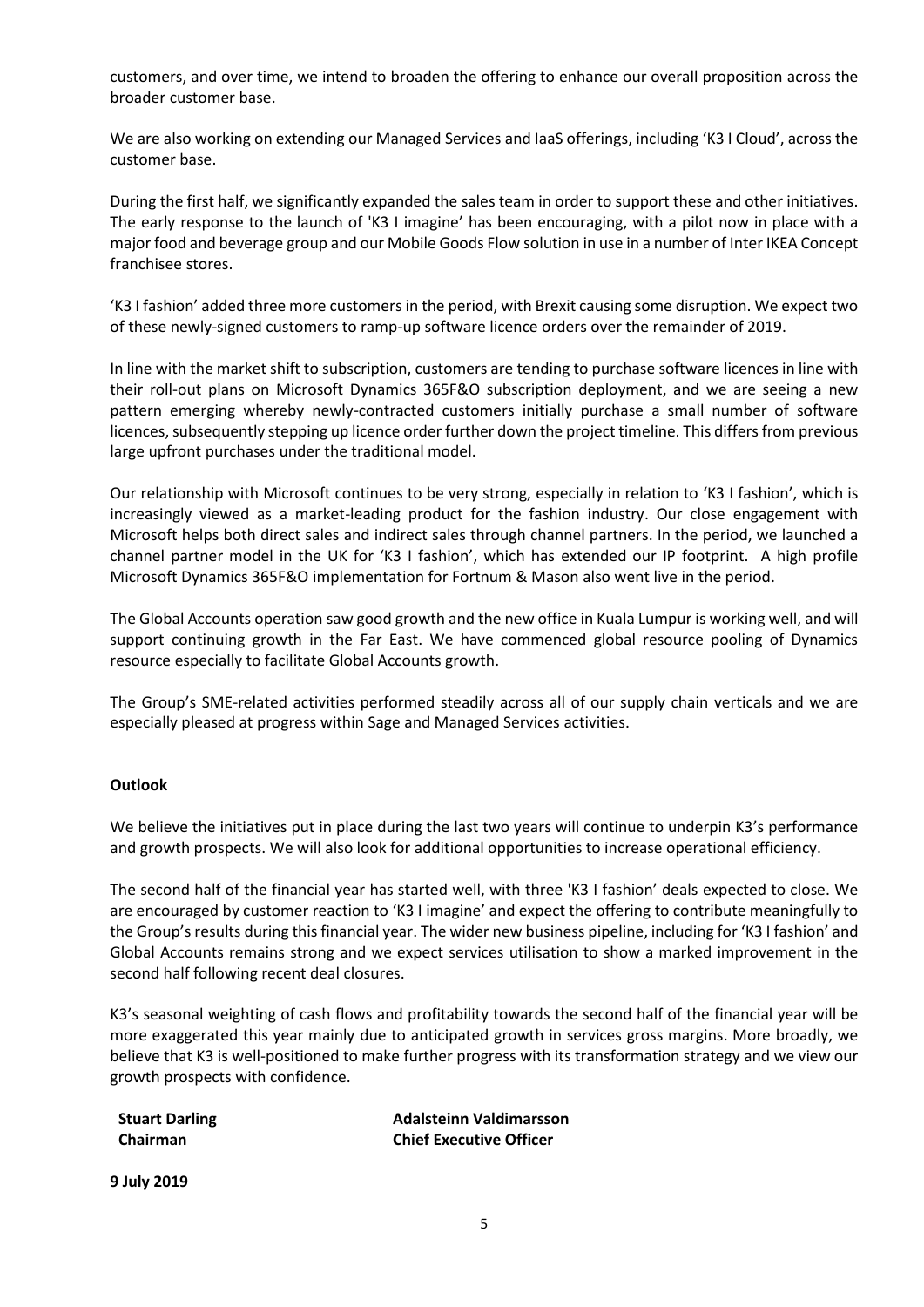#### **OPERATIONAL REVIEW**

#### **Overview**

The Group's results for the six months to 31 May 2019, together with comparatives for the same period in 2018, are summarised in the table below.

| Six months to 31 May     |      | Revenue (£m)             |      | Gross profit (£m)        |       | Gross margin |       |       | Adj. profit (£m) |
|--------------------------|------|--------------------------|------|--------------------------|-------|--------------|-------|-------|------------------|
|                          | 2019 | 2018                     | 2019 | 2018                     | 2019  | 2018         | 2019  | 2018  |                  |
| Supply chain solutions & |      |                          |      |                          |       |              |       |       |                  |
| managed services*4       | 30.1 | 32.4                     | 13.2 | 14.8                     | 43.8% | 45.7%        | 2.2   | 2.2   |                  |
| Own IP <sup>*5</sup>     | 8.1  | 9.0                      | 6.3  | 6.8                      | 78.0% | 75.9%        | 1.9   | 2.5   |                  |
| Support costs            |      | $\overline{\phantom{0}}$ |      | $\overline{\phantom{a}}$ |       | -            | (3.3) | (3.0) |                  |
| Total                    | 38.2 | 41.4                     | 19.5 | 21.6                     | 51.1% | 52.2%        | 0.8   | 1.7   |                  |

*Own IP revenues includes initial and annual software licences and those revenues which flow directly from K3 IP.*

| 2019                                                               | 2018   |
|--------------------------------------------------------------------|--------|
| 51.1%<br>Gross margin                                              | 52.2%  |
| Recurring revenue<br>£19.2m                                        | f18.7m |
| Recurring revenue as a percentage of total revenue<br>50.2%        | 45.2%  |
| 32.2%<br>Own IP gross profit as a percentage of total gross profit | 31.5%  |

*Recurring revenue comprises software maintenance renewals, support contracts, and hosting & managed services.*

The increase in recurring revenues reflected growth in Managed Services and 'K3 I imagine'. The increase in the revenue mix of recurring revenue was driven by growth in recurring revenue and decline in services activity. Own IP revenue was down to £8.1m (2018: £9.0m).

#### **Supply Chain Solutions & Managed Services**

K3's business solutions and managed services are tailored to the requirements of the supply chain industry, including retailers, manufacturers and distributors. The Group's core offering is based on the Microsoft Dynamics suite of software, SYSPRO, and Sage solutions.

| Six months to 31 May     | Revenue (£m) |      | Gross profit (£m) |      | <b>Gross margin</b> |       |  |
|--------------------------|--------------|------|-------------------|------|---------------------|-------|--|
|                          | 2019         | 2018 | 2019              | 2018 | 2019                | 2018  |  |
| <b>Software licences</b> | 3.2          | 3.1  | 1.8               | 1.7  | 56.0%               | 54.8% |  |
| <b>Services</b>          | 11.9         | 14.0 | 2.3               | 3.7  | 19.0%               | 26.7% |  |
| <b>Recurring</b>         | 14.1         | 14.1 | 8.8               | 9.1  | 62.3%               | 64.7% |  |
| Hardware and other       | 0.9          | 1.2  | 0.3               | 0.3  | 38.2%               | 20.6% |  |
| <b>Total</b>             | 30.1         | 32.4 | 13.2              | 14.8 | 43.8%               | 45.7% |  |

*Recurring revenue comprises software maintenance renewals, support contracts, and hosting & managed services.*

|                                                           | 2019  | 2018  |
|-----------------------------------------------------------|-------|-------|
| Adjusted profit/(loss) from operations <sup>*4</sup> (£m) | 2.2   | 2.2   |
| Recurring revenue as % of total revenues                  | 46.8% | 43.4% |

Software licenses revenue grew slightly to £3.2m (2018: 3.1m) and gross margin improved to 56.0% (2018: 54.8%). Services revenues were down, the result of delays in the closure of new Microsoft Dynamics deals, and this also resulted in lower services utilisation, with services gross margin decreasing to 19.0% (2018: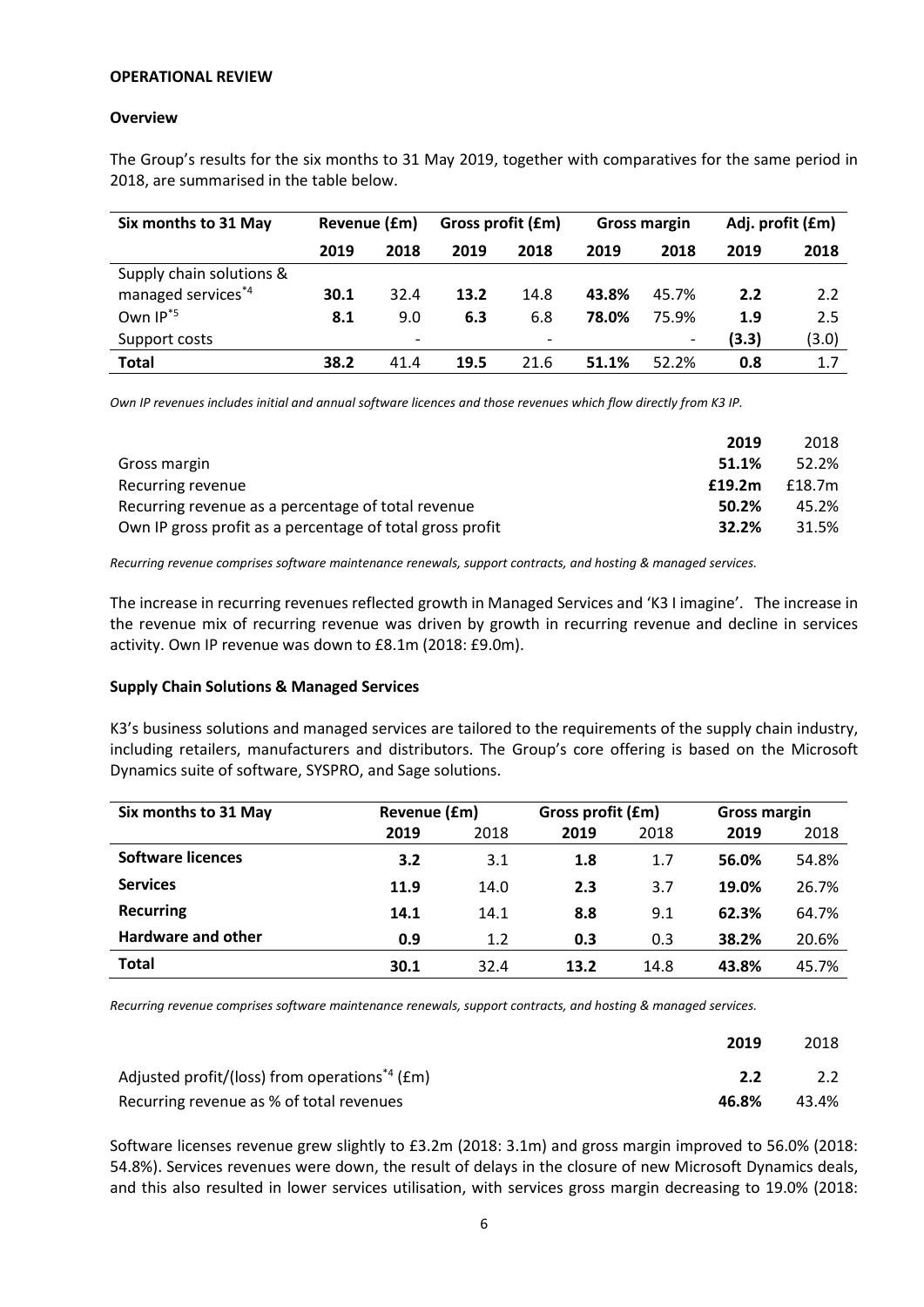26.7%). Several major contracts closed towards the end of H1, including Regatta, the UK-based outdoor clothing supplier, and CreditSafe, the credit agency. We had a notable success with the 'go live' of the Fortnum & Mason Microsoft Dynamics365F&O project, which is a high profile implementation. We also opened up the selling of 'K3 I fashion' in the UK to channel partners in order to expand our IP footprint. We expect services gross margin to increase in the second half as the deals signed at the end of the first half flow into chargeable project work and as we support new 'K3 I fashion' channel partners in the UK. Recurring revenues remained stable on 2018. Gross profit was £13.2m (2018: £14.8m) driven by the services chargeability. Gross margin on hardware increased as a result of the start of a group sourcing initiative.

Global Accounts, which includes our relationship with Inter IKEA Systems B.V. (the owner and franchisor of the IKEA concept) and the Inter IKEA Concept franchisees, continued to grow. This reflected the ongoing expansion of the IKEA franchisee network into new geographies and the increased activity mainly contributed to services income. The Kuala Lumpur office opened in the second half of 2018, and we have added further resource. Encouragingly, the office generated earlier levels of chargeability than expected. Our initiative to start to increase own IP sales in Global Accounts is bearing fruit, with further sales of 'K3 I dataswitch' and first sales of 'K3 I imagine' warehouse solutions. There is also still more opportunity to deepen relationships within the IKEA ecosystem.

#### **Own IP**

K3's IP portfolio comprises two parts, first, K3-authored software that enriches our established third party offerings, specifically Microsoft, SYSPRO and Sage technology. For example, our 'K3 l fashion' and 'K3 I Pebblestone' products are both based on Microsoft Dynamics's Enterprise Resource Planning ("ERP") solutions, and are enriched by K3 IP to suit the needs of specific industry segments. Secondly, we provide solely-authored, stand-alone solutions. These include DdD Point of Sales, Dataswitch, and 'K3 I imagine'. These products can be sold with our other solutions or individually.

|                           | Revenue (£m) |      | Gross profit (£m) |      | Gross margin |       |
|---------------------------|--------------|------|-------------------|------|--------------|-------|
|                           | 2019         | 2018 | 2019              | 2018 | 2019         | 2018  |
|                           |              |      |                   |      |              |       |
| <b>Software licences</b>  | 1.8          | 2.4  | 1.6               | 2.2  | 91.5%        | 94.0% |
| <b>Services</b>           | 0.5          | 0.8  | 0.4               | 0.4  | 83.8%        | 49.7% |
| <b>Recurring</b>          | 5.1          | 4.6  | 4.0               | 3.7  | 78.0%        | 79.0% |
| <b>Hardware and other</b> | 0.7          | 1.2  | 0.3               | 0.5  | 39.6%        | 44.1% |
| <b>Total</b>              | 8.1          | 9.0  | 6.3               | 6.8  | 78.0%        | 75.9% |

*Recurring revenue comprises software maintenance renewals, support contracts, and hosting & managed services.*

|                                                                | 2019  | 2018  |
|----------------------------------------------------------------|-------|-------|
| Adjusted profit from operations <sup><math>5</math></sup> (£m) | 1.9   | 2.5   |
| Recurring revenue as % of total revenues                       | 62.8% | 51.8% |

While recurring revenues from own IP increased to £5.1m (2018: £4.6m), which reflected the growth of our stand-alone agnostics IP solutions including 'K3 I dataswitch', DdD and 'K3 I imagine', total revenue from own IP reduced to £8.1m (2018: £9.0m). Revenues from software licence sales decreased to £1.8m (2018: £2.4m) with delays to expected deals and follow-on orders as highlighted above. As mentioned, three new customers for 'K3 I fashion' were added in the first half, including Regatta and we expect licence revenue to increase as further orders as roll-outs proceed. The number of customers expanded by 12% in H1 and the pipeline is good and of a high quality. Gross profit trends in software mirrored the revenue due to high margins. Services gross margins increased to revenue from our integrations team.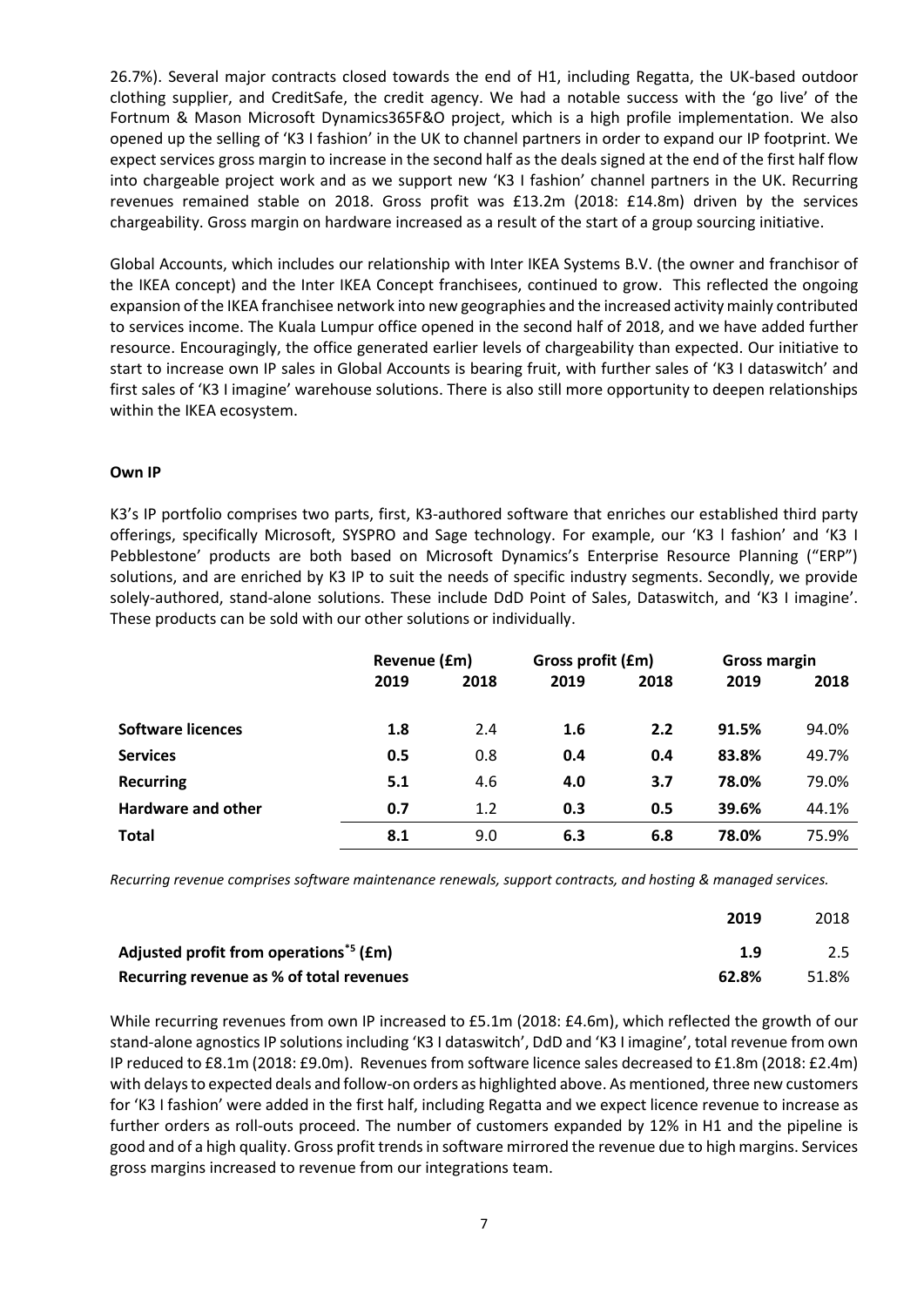We expect recurring revenue to continue to grow as we commercialise 'K3 I imagine'. This will also benefit sales of 'K3 I dataswitch', our integration product. 'K3 I imagine' revenue in H1 was £0.3m (2018: nil).

### **Support Costs**

Support costs<sup>\*6</sup> include the global costs of the Group's finance, IT, legal and human resource functions, as well as Board and PLC costs. There was a net increase in cost in the period, which arose from investment in IT security only partially set off by further internal efficiencies.

- Group adjusted profit/(loss) from operations is calculated before amortisation of acquired intangibles of £1.2m (2018: £1.3m), exceptional reorganisation costs of £0.3m (2018: £0.7m), and share-based payment charge of £0.3m (2018: £0.2m).
- \*2 Group adjusted profit/(loss) before tax is calculated before amortisation of acquired intangibles of £1.2m (2018: £1.3m), exceptional reorganisation costs of £0.3m (2018: £0.7m), and share-based payment charge of £0.3m (2018: £0.2m).
- \*3 Group adjusted earnings/(loss) per share is calculated before amortisation of acquired intangibles (net of tax) of £1.0m (2018: £1.0m), exceptional reorganisation costs (net of tax) of £0.2m (2018: £0.6m), and share-based payment charge (net of tax) of £0.3m (2018: £0.2m).
- Supply chain solutions and managed services adjusted profit/(loss) from operations is calculated before amortisation of acquired intangibles of £0.7m (2018: £0.7m) and exceptional reorganisation costs of £0.1m (2018: £0.4m).
- \*5 Own IP adjusted profit from operations is calculated before amortisation of acquired intangibles of £0.5m (2018: £0.5m) and exceptional reorganisation costs of £0.2m (2018: £0.2m).
- \*6 Support costs are calculated before exceptional reorganisation costs of £nil (2018: £0.1m) and share-based payment charge of £0.3m (2018: £0.2m).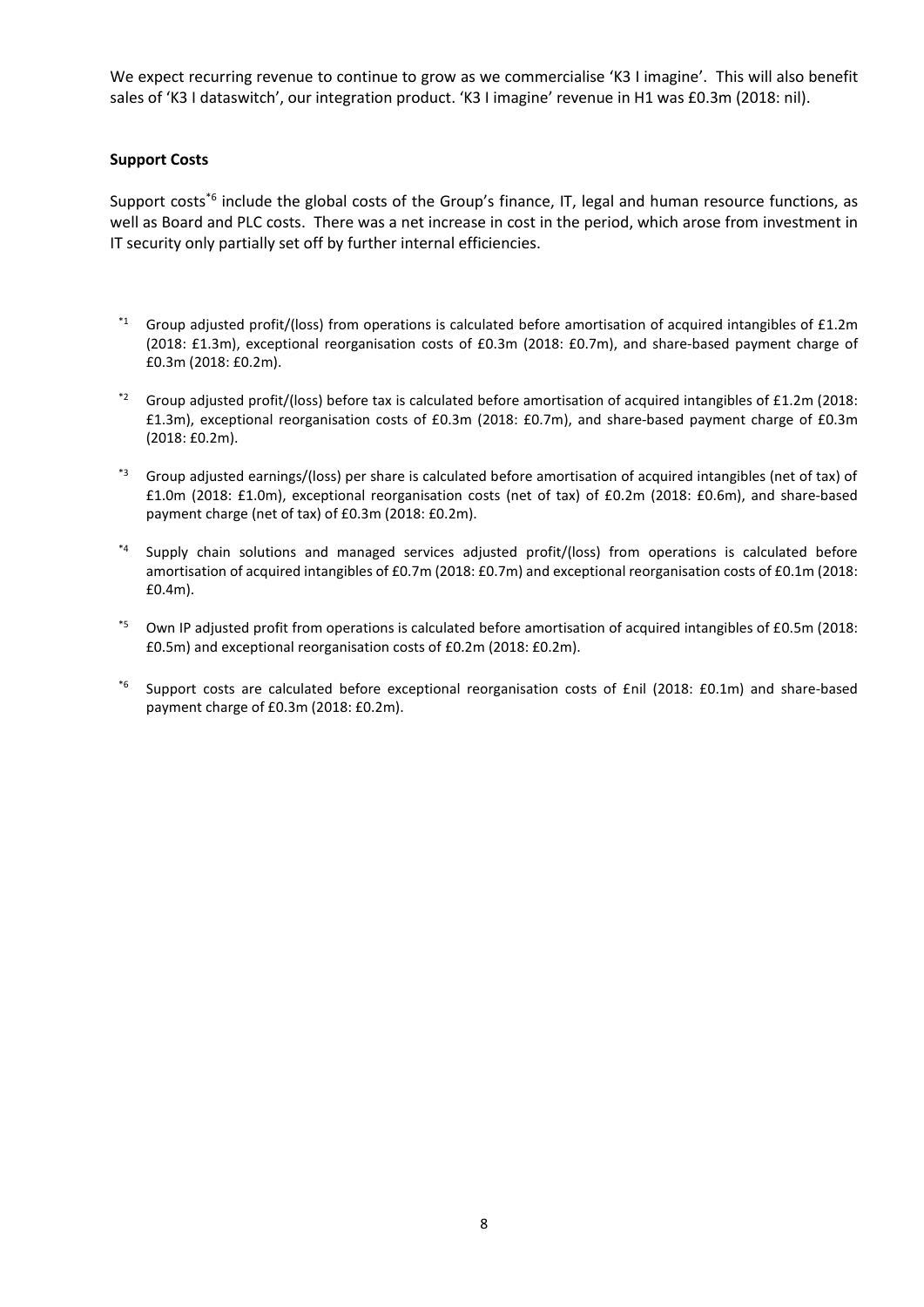# **K3 BUSINESS TECHNOLOGY GROUP PLC CONSOLIDATED INCOME STATEMENT**

For the six months ended 31 May 2019

|                                         |                | <b>Unaudited</b>  | Unaudited  | Audited      |
|-----------------------------------------|----------------|-------------------|------------|--------------|
|                                         |                | <b>Six months</b> | Six months | 12 months to |
|                                         |                | to 31 May         | to 31 May  | 30 November  |
|                                         | <b>Notes</b>   | 2019              | 2018       | 2018         |
|                                         |                | £'000             | f'000      | f'000        |
|                                         |                |                   |            |              |
| Revenue                                 |                | 38,212            | 41,407     | 83,335       |
| Cost of sales                           |                | (18, 697)         | (19, 789)  | (39, 446)    |
| Gross profit                            |                | 19,515            | 21,618     | 43,889       |
| Administrative expenses                 |                | (20, 554)         | (22, 127)  | (43, 205)    |
|                                         |                |                   |            |              |
|                                         |                |                   |            |              |
| Adjusted profit/(loss) from operations  |                | 824               | 1,668      | 4,649        |
| Amortisation of acquired intangibles    |                | (1, 238)          | (1,263)    | (2,507)      |
| <b>Acquisition costs</b>                |                |                   | (7)        |              |
| <b>Exceptional reorganisation costs</b> | $\overline{2}$ | (287)             | (738)      | (1, 355)     |
| Share-based payment charge              |                | (338)             | (169)      | (103)        |
|                                         |                |                   |            |              |
| Profit /(Loss) from operations          |                | (1,039)           | (509)      | 684          |
|                                         |                |                   |            |              |
| <b>Finance expense</b>                  |                | (411)             | (506)      | (667)        |
| Loss before taxation                    |                | (1,450)           | (1,015)    | 17           |
| Tax (expense)/credit                    | 3              | (118)             | (175)      | (505)        |
| Loss for the period                     |                | (1, 568)          | (1, 190)   | (488)        |
|                                         |                |                   |            |              |

All of the loss for the period is attributable to equity holders of the parent.

| (Loss) per share | 4 |        |        |        |
|------------------|---|--------|--------|--------|
| <b>Basic</b>     |   | (3.0)p | (2.8)p | (1.1)p |
| Diluted          |   | (3.0)p | (2.8)p | (1.1)p |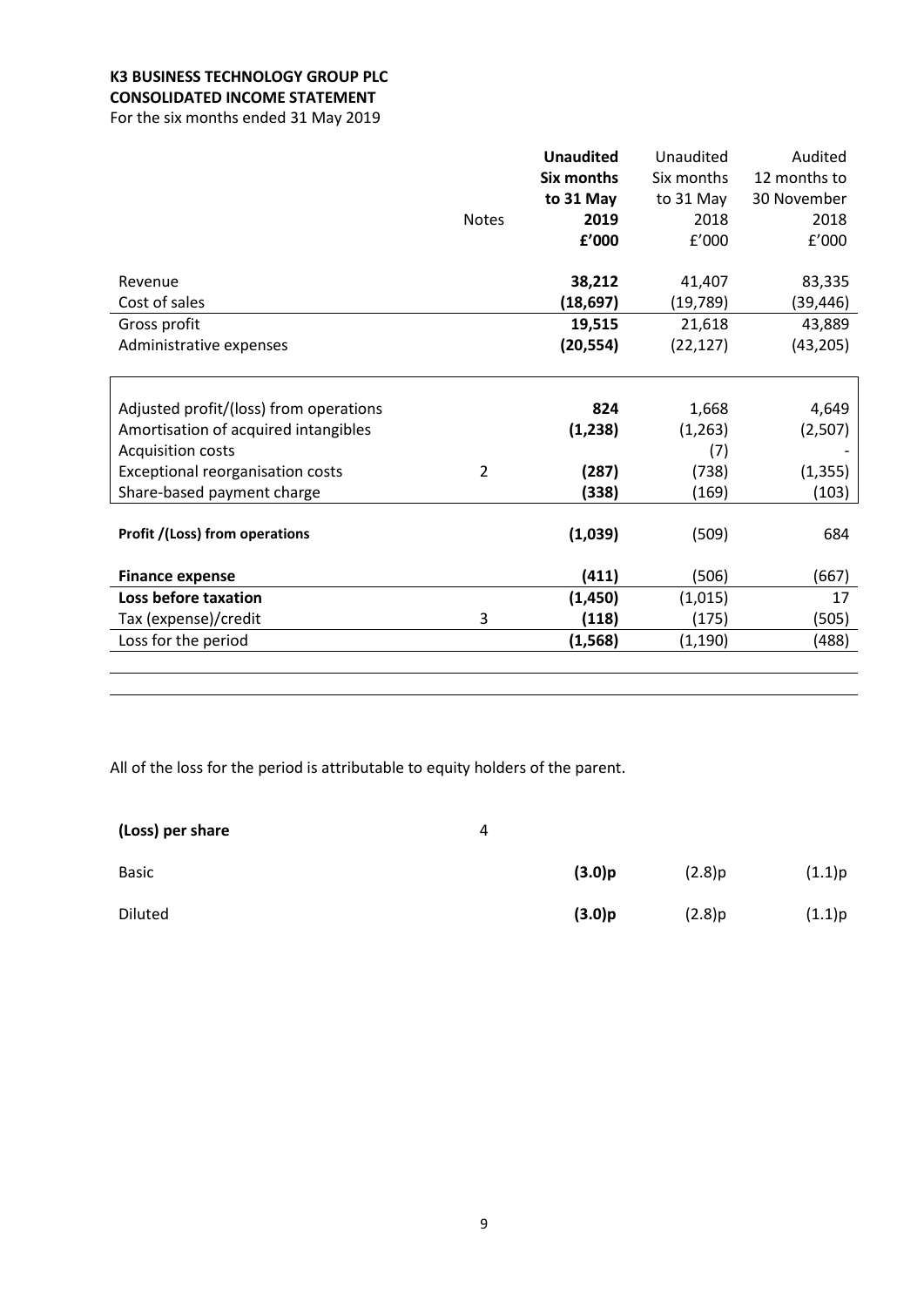# **K3 BUSINESS TECHNOLOGY GROUP PLC CONSOLIDATED STATEMENT OF COMPREHENSIVE INCOME**

For the six months ended 31 May 2019

|                                                | <b>Unaudited</b> | Unaudited  | Audited      |
|------------------------------------------------|------------------|------------|--------------|
|                                                | Six months       | Six months | 12 months to |
|                                                | to 31 May        | to 31 May  | 30 November  |
|                                                | 2019             | 2018       | 2018         |
|                                                | £'000            | f'000      | f'000        |
|                                                |                  |            |              |
| Loss for the period                            | (1, 568)         | (1, 190)   | (488)        |
| Other comprehensive income                     |                  |            |              |
| Exchange differences on translation of foreign |                  |            |              |
| operations                                     | 121              | (10)       | 300          |
|                                                |                  |            |              |
| Other comprehensive income, net of tax         | 121              | (10)       | 300          |
|                                                |                  |            |              |
| Total comprehensive expense for the period     | (1, 447)         | (1,200)    | (188)        |

All of the total comprehensive expense for the period is attributable to equity holders of the parent. All of the other comprehensive (expense)/income will be reclassified subsequently to profit or loss when specific conditions are met. None of the items within other comprehensive (expense)/income had a tax impact.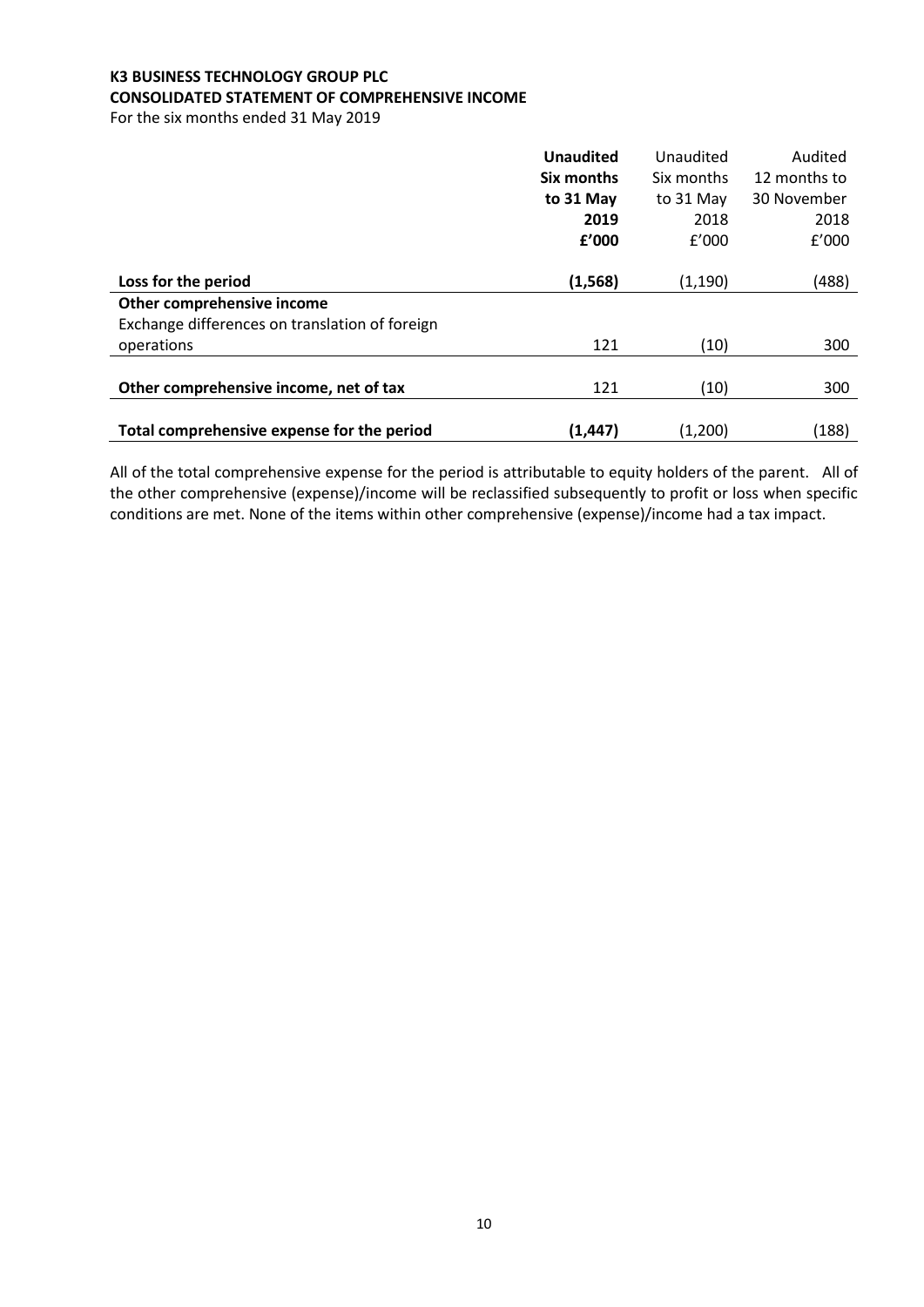# **K3 BUSINESS TECHNOLOGY GROUP PLC CONSOLIDATED STATEMENT OF FINANCIAL POSITION**

As at 31 May 2019

|                                                |              | <b>Unaudited</b> | Unaudited | Audited     |
|------------------------------------------------|--------------|------------------|-----------|-------------|
|                                                |              | As at            | As at     | As at       |
|                                                |              | 31 May           | 31 May    | 30 November |
|                                                | <b>Notes</b> | 2019             | 2018      | 2018        |
|                                                |              | £'000            | f'000     | E'000       |
| <b>ASSETS</b>                                  |              |                  |           |             |
| <b>Non-current assets</b>                      |              |                  |           |             |
| Property, plant and equipment                  |              | 2,237            | 2,292     | 2,326       |
| Goodwill                                       |              | 51,086           | 50,973    | 51,187      |
| Other intangible assets                        |              | 17,175           | 19,031    | 18,184      |
| Deferred tax assets                            |              | 1,304            | 1,277     | 1,307       |
| Available-for-sale investments                 |              | 98               | 98        | 98          |
| <b>Total non-current assets</b>                |              | 71,900           | 73,671    | 73,102      |
| <b>Current assets</b>                          |              |                  |           |             |
| Trade and other receivables                    |              | 26,427           | 33,642    | 27,006      |
| Cash and cash equivalents                      |              | 5,065            | 1,905     | 16,914      |
| <b>Total current assets</b>                    |              | 31,492           | 35,547    | 33,920      |
| <b>Total assets</b>                            |              | 103,392          | 109,218   | 107,022     |
|                                                |              |                  |           |             |
| <b>LIABILITIES</b>                             |              |                  |           |             |
| <b>Non-current liabilities</b>                 |              |                  |           |             |
| Long-term borrowings                           | 5            | 13               | 10,355    | 15          |
| Deferred tax liabilities                       |              | 1,592            | 2,275     | 1,814       |
| <b>Total non-current liabilities</b>           |              | 1,605            | 12,630    | 1,829       |
| <b>Current liabilities</b>                     |              |                  |           |             |
| Trade and other payables                       | 6            | 24,122           | 27,889    | 28,428      |
| <b>Current tax liabilities</b>                 |              | 61               |           | 279         |
| Short-term borrowings                          | 5            | 10,780           | 59        | 7,517       |
| <b>Total current liabilities</b>               |              | 34,963           | 27,948    | 36,224      |
| <b>Total liabilities</b>                       |              | 36,568           | 40,578    | 38,053      |
|                                                |              |                  |           |             |
| <b>EQUITY</b>                                  |              |                  |           |             |
| Share capital                                  |              | 10,737           | 10,737    | 10,737      |
| Share premium account                          |              | 28,897           | 28,897    | 28,897      |
| Other reserves                                 |              | 10,448           | 10,448    | 10,448      |
| <b>Translation reserve</b>                     |              | 2,365            | 2,176     | 2,486       |
| Retained earnings                              |              | 14,377           | 16,382    | 16,401      |
| Total equity attributable to equity holders of |              |                  |           |             |
| the parent                                     |              | 66,824           | 68,640    | 68,969      |
| <b>Total equity and liabilities</b>            |              | 103,392          | 109,218   | 107,022     |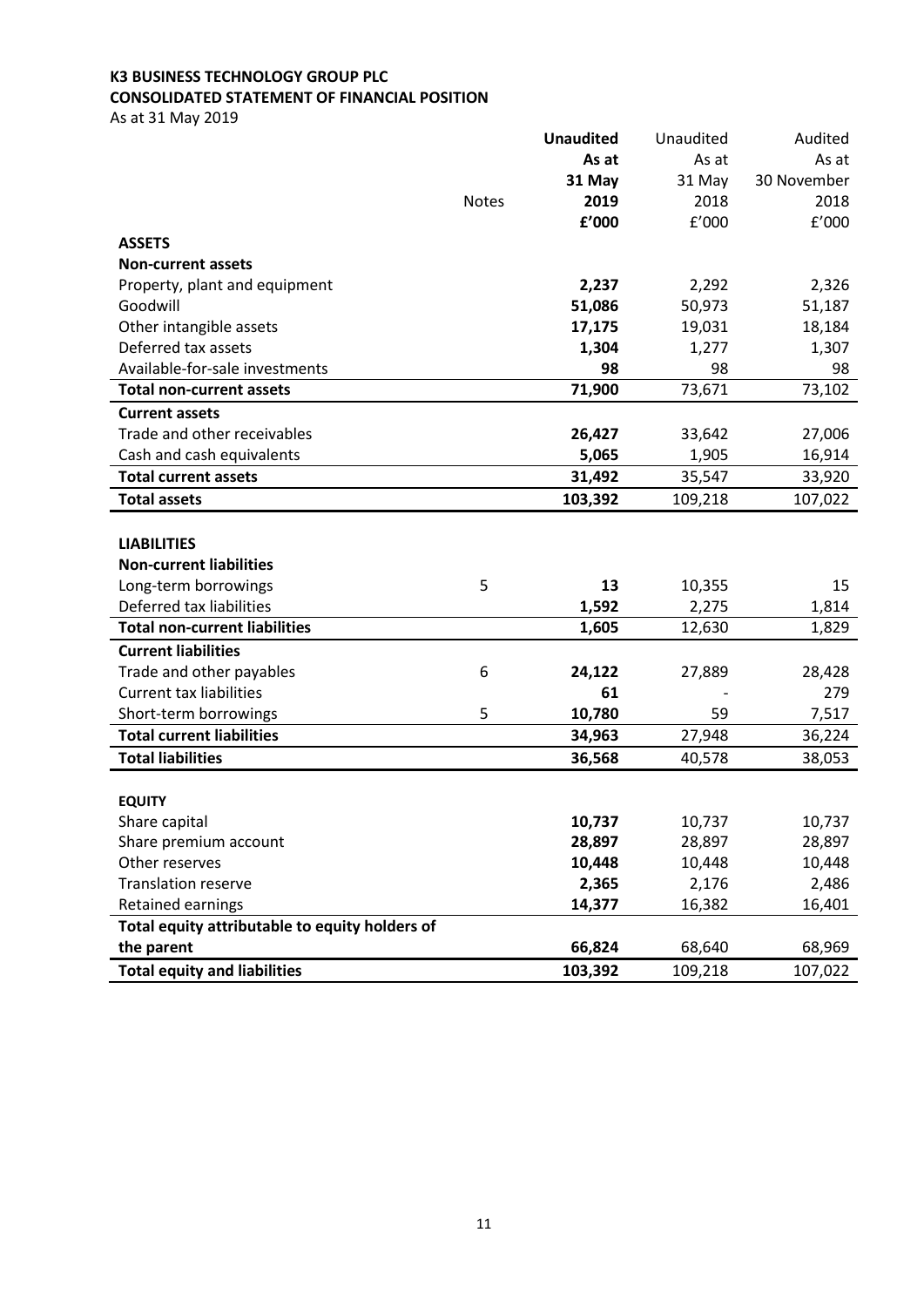# **K3 BUSINESS TECHNOLOGY GROUP PLC CONSOLIDATED STATEMENT OF CASH FLOWS**

For the six months ended 31 May 2019

|                                                 |                | <b>Unaudited</b>  | Unaudited  | Audited      |
|-------------------------------------------------|----------------|-------------------|------------|--------------|
|                                                 |                | <b>Six months</b> | Six months | 12 months to |
|                                                 |                | to 31 May         | to 31 May  | 30 November  |
|                                                 | Not            | 2019              | 2018       | 2018         |
|                                                 | es             |                   |            |              |
|                                                 |                | £'000             | f'000      | f'000        |
| Cash flows from operating activities            |                |                   |            |              |
| Loss for the period                             |                | (1, 568)          | (1, 190)   | (488)        |
| Adjustments for:                                |                |                   |            |              |
| Share based payments charge                     |                | 338               | 169        | 103          |
| Depreciation of property, plant and equipment   |                | 412               | 450        | 885          |
| Amortisation of intangible assets and           |                |                   |            |              |
| development expenditure                         |                | 2,631             | 2,481      | 5,091        |
| Loss on sales of property, plant and equipment  |                |                   |            | 22           |
| Finance expense                                 |                | 441               | 506        | 667          |
| Tax expense                                     |                | (146)             | 175        | 505          |
| (Increase)/decrease in trade and other          |                |                   |            |              |
| receivables                                     |                | (328)             | (3, 248)   | 2,697        |
| Decrease in trade and other payables            |                | (4, 576)          | (1, 749)   | (853)        |
| Cash (utilised in)/generated from operations    | $\overline{7}$ | (2,796)           | (2,406)    | 8,629        |
| Finance expense paid                            |                | (182)             | (391)      | (662)        |
| Income taxes received/(paid)                    |                | (54)              | (133)      | (151)        |
| Net cash (utilised in)/generated from operating |                |                   |            |              |
| activities                                      |                | (3,032)           | (2,930)    | 7,816        |
| Cash flows from investing activities            |                |                   |            |              |
| Development expenditure capitalised             |                | (1,688)           | (990)      | (2,627)      |
| Purchase of property, plant and equipment       |                | (313)             | (223)      | (748)        |
| Net cash absorbed by investing activities       |                | (2,001)           | (1, 213)   | (3, 375)     |
| <b>Cash flows from financing activities</b>     |                |                   |            |              |
| Proceeds from long-term borrowings              |                | 3,250             | 4,146      | 1,204        |
| Payment of finance lease liabilities            |                | (30)              | (29)       | (58)         |
| Dividends paid                                  |                |                   |            | (601)        |
| Net cash generated from financing activities    |                | 3,220             | 4,117      | 545          |
| Net change in cash and cash equivalents         |                | (1, 813)          | (26)       | 4,986        |
| Cash and cash equivalents at start of period    |                | 6,914             | 1,941      | 1,941        |
| Exchange gains on cash and cash equivalents     |                | (36)              | (10)       | (13)         |
| Cash and cash equivalents at end of period      |                | 5,065             | 1,905      | 6,914        |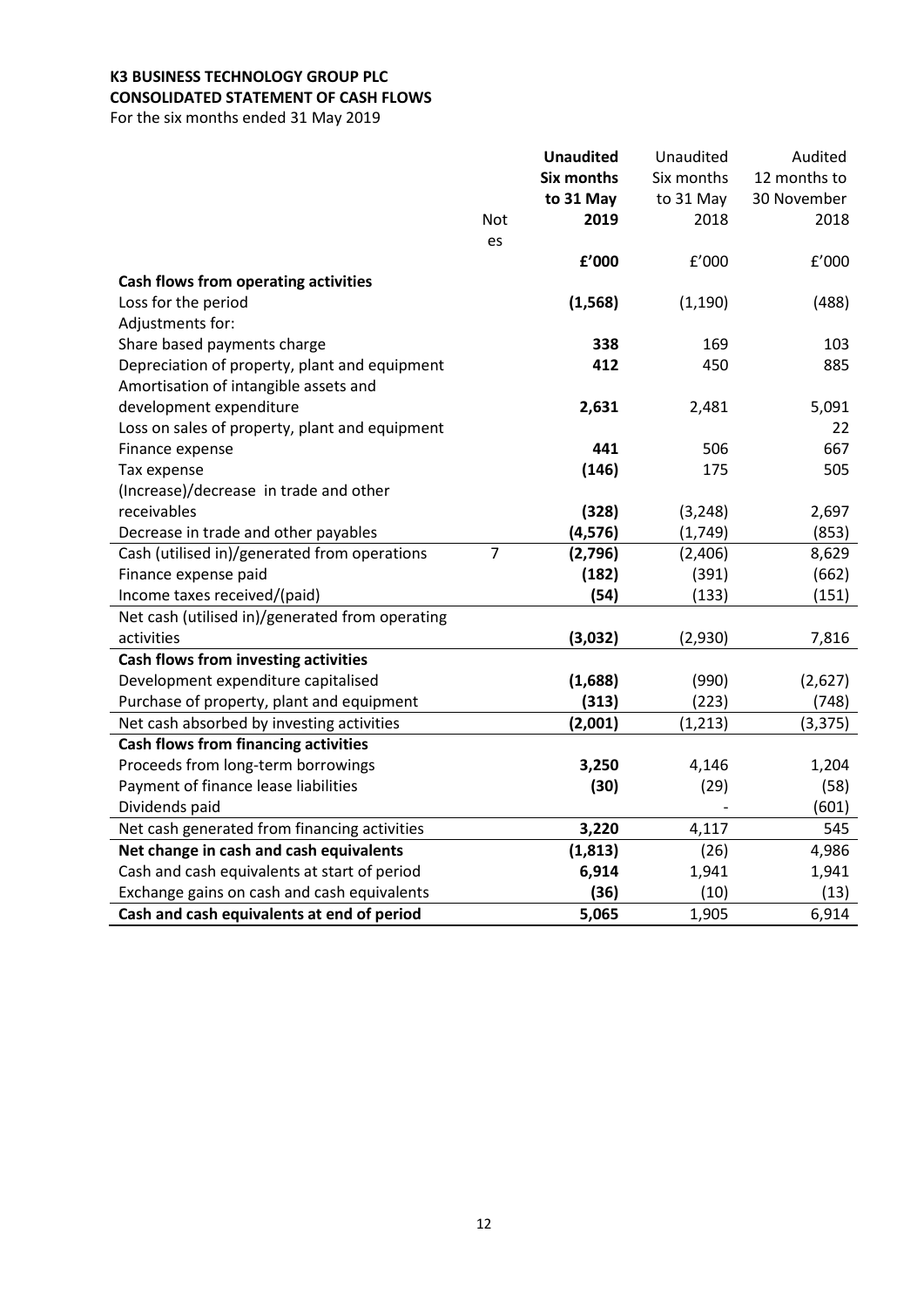# **K3 BUSINESS TECHNOLOGY GROUP PLC CONSOLIDATED STATEMENT OF CHANGES IN EQUITY**

For the six months ended 31 May 2019

|                                                   | <b>Share</b><br>capital<br>£'000 | <b>Share</b><br>premium<br>£'000 | <b>Other</b><br>reserve<br>f'000 | <b>Translation</b><br>reserve<br>£'000 | <b>Retained</b><br>earnings<br>f'000 | <b>Total</b><br>equity<br>f'000 |
|---------------------------------------------------|----------------------------------|----------------------------------|----------------------------------|----------------------------------------|--------------------------------------|---------------------------------|
|                                                   |                                  |                                  |                                  |                                        |                                      |                                 |
| At 1 December 2017                                | 10,737                           | 28,897                           | 10,448                           | 2,186                                  | 17,389                               | 69,657                          |
| <b>Changes in equity for six</b>                  |                                  |                                  |                                  |                                        |                                      |                                 |
| months ended 31 May 2018<br>Profit for the period |                                  |                                  |                                  |                                        |                                      |                                 |
| Other comprehensive income                        |                                  |                                  |                                  |                                        | (1, 190)                             | (1, 190)                        |
| for the period                                    |                                  |                                  |                                  | (10)                                   |                                      | (10)                            |
| Total comprehensive income                        |                                  |                                  |                                  | (10)                                   | (1, 190)                             | (1,200)                         |
| Share-based payment credit                        |                                  |                                  |                                  |                                        | 169                                  | 169                             |
| Movement in own shares held                       |                                  |                                  |                                  |                                        | 14                                   |                                 |
|                                                   |                                  |                                  |                                  |                                        |                                      | 14                              |
| Dividends to equity holders<br>At 31 May 2018     | 10,737                           | 28,897                           | 10,448                           | 2,176                                  |                                      |                                 |
| <b>Changes in equity for six</b>                  |                                  |                                  |                                  |                                        | 16,382                               | 68,640                          |
| months ended 30 November                          |                                  |                                  |                                  |                                        |                                      |                                 |
| 2018                                              |                                  |                                  |                                  |                                        |                                      |                                 |
| Loss for the period                               |                                  |                                  |                                  |                                        | 702                                  | 702                             |
| Other comprehensive income                        |                                  |                                  |                                  |                                        |                                      |                                 |
| for the period                                    |                                  |                                  |                                  | 310                                    |                                      | 310                             |
| Total comprehensive income                        |                                  |                                  |                                  | 310                                    | 702                                  | 1012                            |
| Share-based payment credit                        |                                  |                                  |                                  |                                        | (66)                                 | (66)                            |
| Warrants exercised                                |                                  |                                  |                                  |                                        |                                      |                                 |
| Conversion of shareholder                         |                                  |                                  |                                  |                                        |                                      |                                 |
| loan to equity                                    |                                  |                                  |                                  |                                        |                                      |                                 |
| Issue of new shares                               |                                  |                                  |                                  |                                        |                                      |                                 |
| Movement in own shares held                       |                                  |                                  |                                  |                                        | (16)                                 | (16)                            |
| Dividends to equity holders                       |                                  |                                  |                                  |                                        | (601)                                | (601)                           |
| At 30 November 2018                               | 10,737                           | 28,897                           | 10,448                           | 2,486                                  | 16,401                               | 68,969                          |
| Changes in equity for six                         |                                  |                                  |                                  |                                        |                                      |                                 |
| months ended 31 May 2019                          |                                  |                                  |                                  |                                        |                                      |                                 |
| Loss for the period                               |                                  |                                  |                                  |                                        | (1, 568)                             | (1, 568)                        |
| IFRS adjustments                                  |                                  |                                  |                                  |                                        | (794)                                | (794)                           |
| Other comprehensive income                        |                                  |                                  |                                  |                                        |                                      |                                 |
| for the period                                    |                                  |                                  |                                  | (121)                                  |                                      | (121)                           |
| Total comprehensive income                        |                                  |                                  |                                  | (121)                                  | (2, 362)                             | (2, 483)                        |
| Share-based payment credit                        |                                  |                                  |                                  |                                        | 338                                  | 338                             |
| Movement in own shares held                       |                                  |                                  |                                  |                                        |                                      |                                 |
| At 31 May 2019                                    | 10,737                           | 28,897                           | 10,448                           | 2,365                                  | 14,377                               | 66,824                          |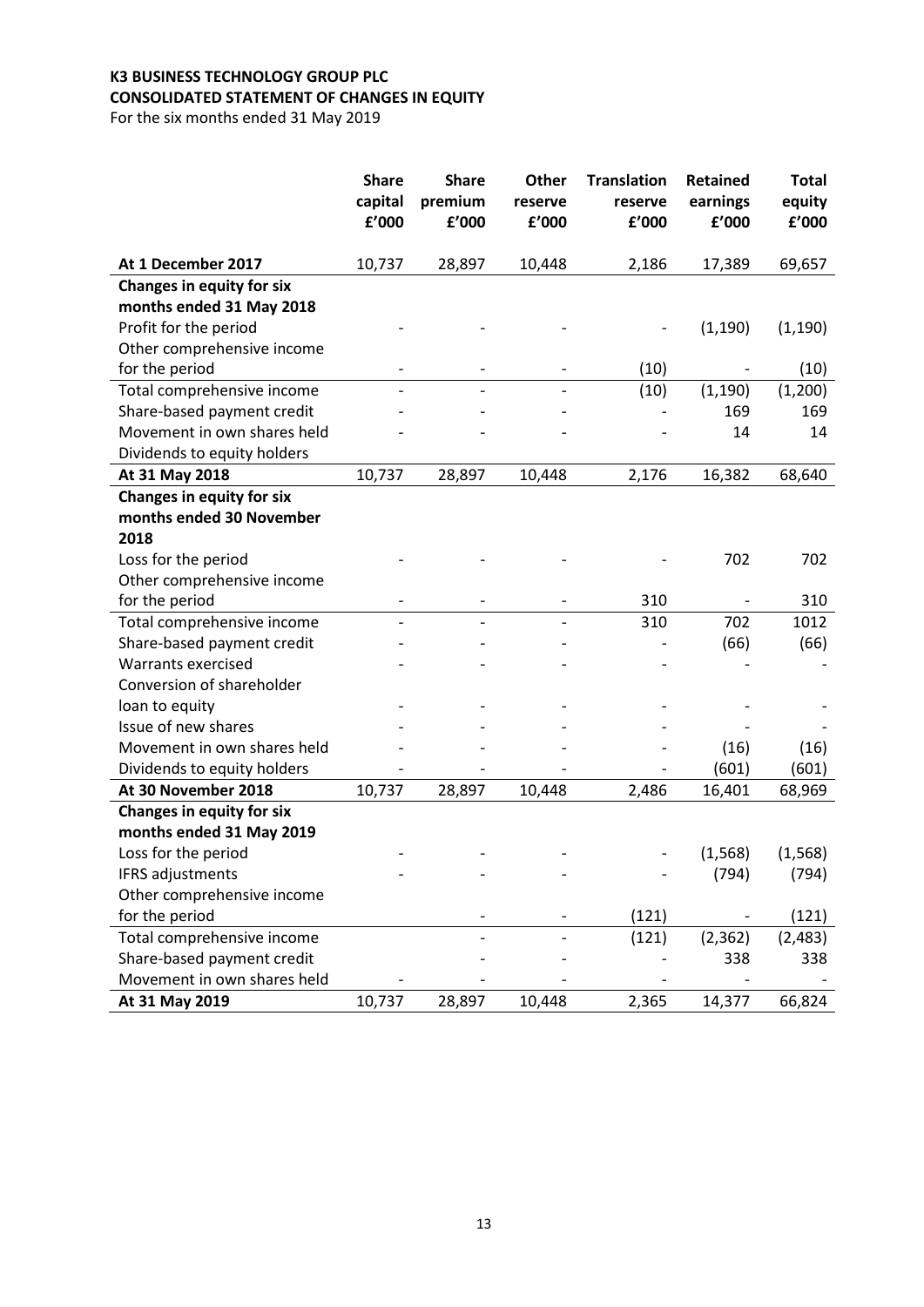### **K3 BUSINESS TECHNOLOGY GROUP PLC NOTES TO THE UNAUDITED INTERIM STATEMENT**

#### **1. Basis of preparation**

The consolidated interim financial information has been prepared in accordance with the accounting policies that are expected to be adopted in the Group's full financial statements for the year ending 30 November 2019 which are not expected to be significantly different to those set out in Note 1 of the Group's audited financial statements for the 12 month period ended 30 November 2018. These are based on the recognition and measurement principles of IFRS in issue as adopted by the European Union (EU) and are effective at 30 November 2019 or are expected to be adopted and effective at 30 November 2019. The financial information has not been prepared (and is not required to be prepared) in accordance with IAS 34. The accounting policies have been applied consistently throughout the Group for the purposes of preparation of this financial information.

The financial information in this statement relating to the six months ended 31 May 2019 and the six months ended 31 May 2018 has neither been audited nor reviewed pursuant to guidance issued by the Auditing Practices Board. The financial information for the 12 month period ended 30 November 2018 does not constitute the full statutory accounts for that period. The Annual Report and Financial Statements for the 12 month period ended 30 November 2018 have been filed with the Registrar of Companies. The Independent Auditors' Report on the Annual Report and Financial Statement for the 12 month period ended 30 November 2018 was unqualified, did not draw attention to any matters by way of emphasis, and did not contain a statement under 498(2) or 498(3) of the Companies Act 2006.

IFRS 15 'Revenue from Contracts with Customers' is mandatory for the Group from 1 December 2018. The Group has completed an assessment of the impact of IFRS15. The complexities of IFRS 15 required a detailed analysis of the Group's performance obligations under each significant contract in order to assess whether they are distinct and to determine the point in time, or period over which, it is appropriate to recognise revenue. This also included determining whether customers had a right to use or a right to access the software. Some contracts required revenue to be recognised differently under IFRS 15 than under the preceding IFRS and which included the following considerations:

- Software licences where there are significant customisation and installation obligations
- Customer rights under multi-year deals
- Customer rights under hosted services
- Bundled software and support services

The Group has taken the decision to apply the cumulative effect method as of the date of initial application with no restatement of comparatives. The cumulative effect of applying the standard has been recorded as an adjustment to the opening balance of equity (retained earnings) at the date of 1st December 2018. The adjustment to opening retained earnings with a debit to retained reserves of £0.8m and a credit to accrued income of £0.8m. The adjustment relates to subscription-based cloud hosted software solutions which had been recognised previously at a point in time which is now recognised over time. The impact on the financial results for the 6 months to 31 May 2019 is a credit to revenue and debit to Trade and Other Receivables for £0.2m.

IFRS 9 'Financial instruments' is mandatory for the Group from 1 December 2018. The standard replaces IAS 39 Financial Instruments: Recognition and Measurement. IFRS 9 sets out a new forward looking 'expected credit loss (ECL)' model which replaces the incurred loss model in IAS 39 and applies to, amongst other financial assets and liabilities, trade receivables. Unlike IAS 39, entities will be required to consider forward looking information when measuring ECL. Therefore, a credit event (or impairment 'trigger') no longer has to occur before credit losses are recognised. Therefore, the provision for impairment of trade receivables will take account of the forward looking information.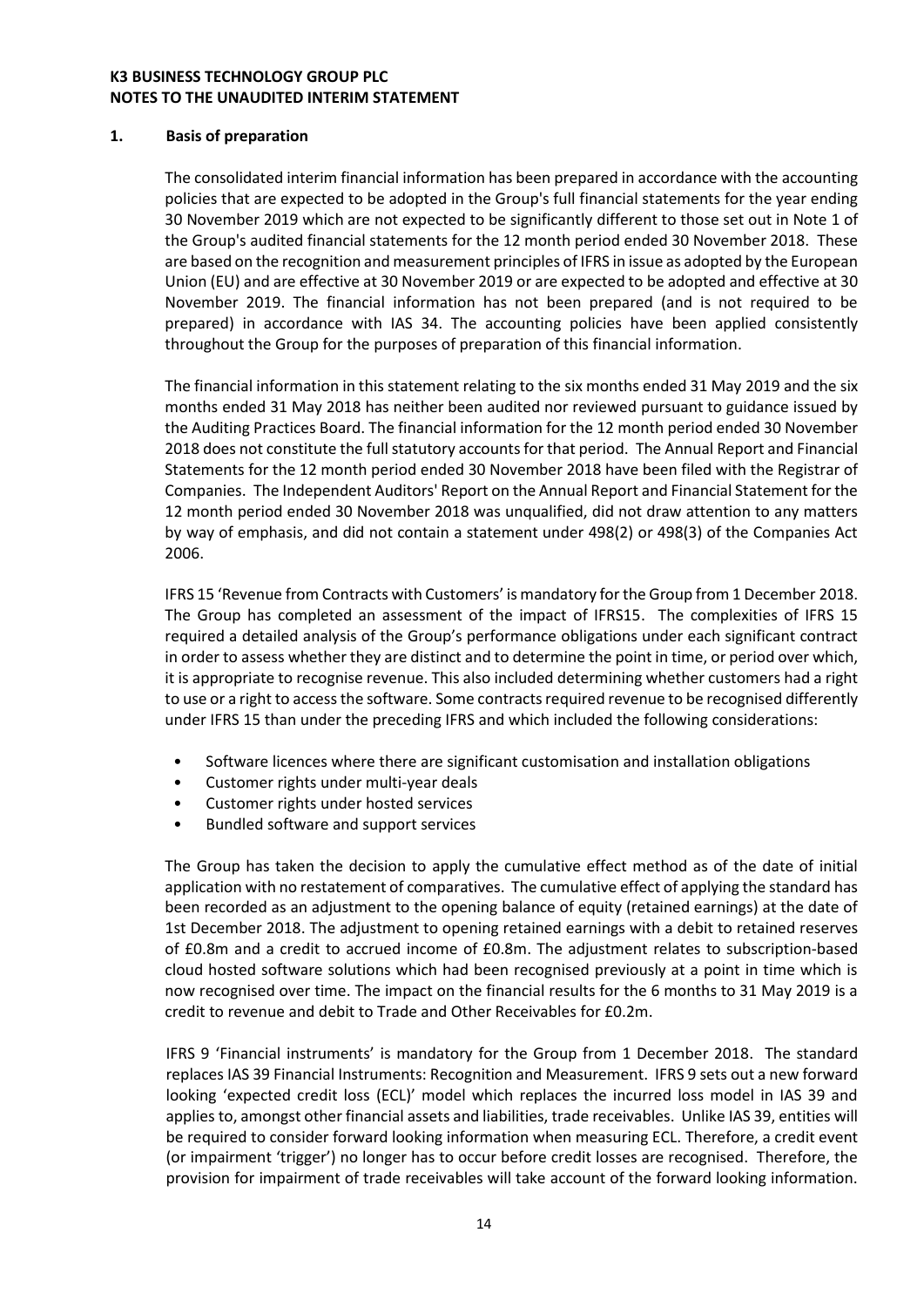The Group has developed its model for calculating the ECL and the adoption of this standard has not materially impacted the result from the previous standard.

IFRS16 "Leases" is will be applicable to the Group from 1 December 2019 and the Group is in the process of assessing the impact of its adoption. The Group is not yet in a position to quantify the impact of IFRS16 on the Group's reported results or financial position.

### **2. Loss from operations**

During the six month period to 31 May 2019, reorganisation costs of £0.3m have been incurred, most of which are redundancy costs. During the six month period to 31 May 2018, reorganisation costs of £0.7m were incurred relating to the reorganisation programme to create more unified, streamlined operations and a reduced cost base.

#### **3. Tax expense**

|                                               | <b>Unaudited</b> | Unaudited  | Audited      |
|-----------------------------------------------|------------------|------------|--------------|
|                                               | Six months       | Six months | 12 months to |
|                                               | to 31 May        | to 31 May  | 30 November  |
|                                               | 2019             | 2018       | 2018         |
|                                               | £'000            | f'000      | f'000        |
| Current tax expense/(credit)                  |                  |            |              |
| UK corporation tax and income tax of overseas |                  |            |              |
| operations on profits/(losses) for the period | 336              | 183        | 472          |
| Adjustment in respect of prior periods        |                  | 230        | 745          |
| Total current tax expense/(credit)            | 336              | 413        | 1,217        |
| Deferred tax income                           |                  |            |              |
| Origination and reversal of temporary         |                  |            |              |
| differences                                   | (218)            | (238)      | (629)        |
| Effect of change in rate of deferred tax      |                  |            | (83)         |
| Total deferred tax income                     | (218)            | (238)      | (712)        |
| Total tax expense/(credit)                    | 118              | 175        | 505          |

#### **4. (Loss)/earnings per share**

The calculations of (loss)/earnings per share are based on the (loss)/profit for the financial period and the following numbers of shares:

|                                                | <b>Unaudited</b> | Unaudited     | Audited       |
|------------------------------------------------|------------------|---------------|---------------|
|                                                | Six months       | Six months    | 12 months to  |
|                                                | to 31 May        | to 31 May     | 30 November   |
|                                                | 2019             | 2018          | 2018          |
|                                                | Number of        | Number of     | Number of     |
|                                                | <b>Shares</b>    | <b>Shares</b> | <b>Shares</b> |
| Weighted average number of shares:             |                  |               |               |
| For basic earnings per share                   | 42,871,302       | 42,871,302    | 42,871,000    |
| Effects of employee share options and warrants |                  |               |               |
| For diluted earnings per share                 | 42,871,302       | 42,871,302    | 42,871,000    |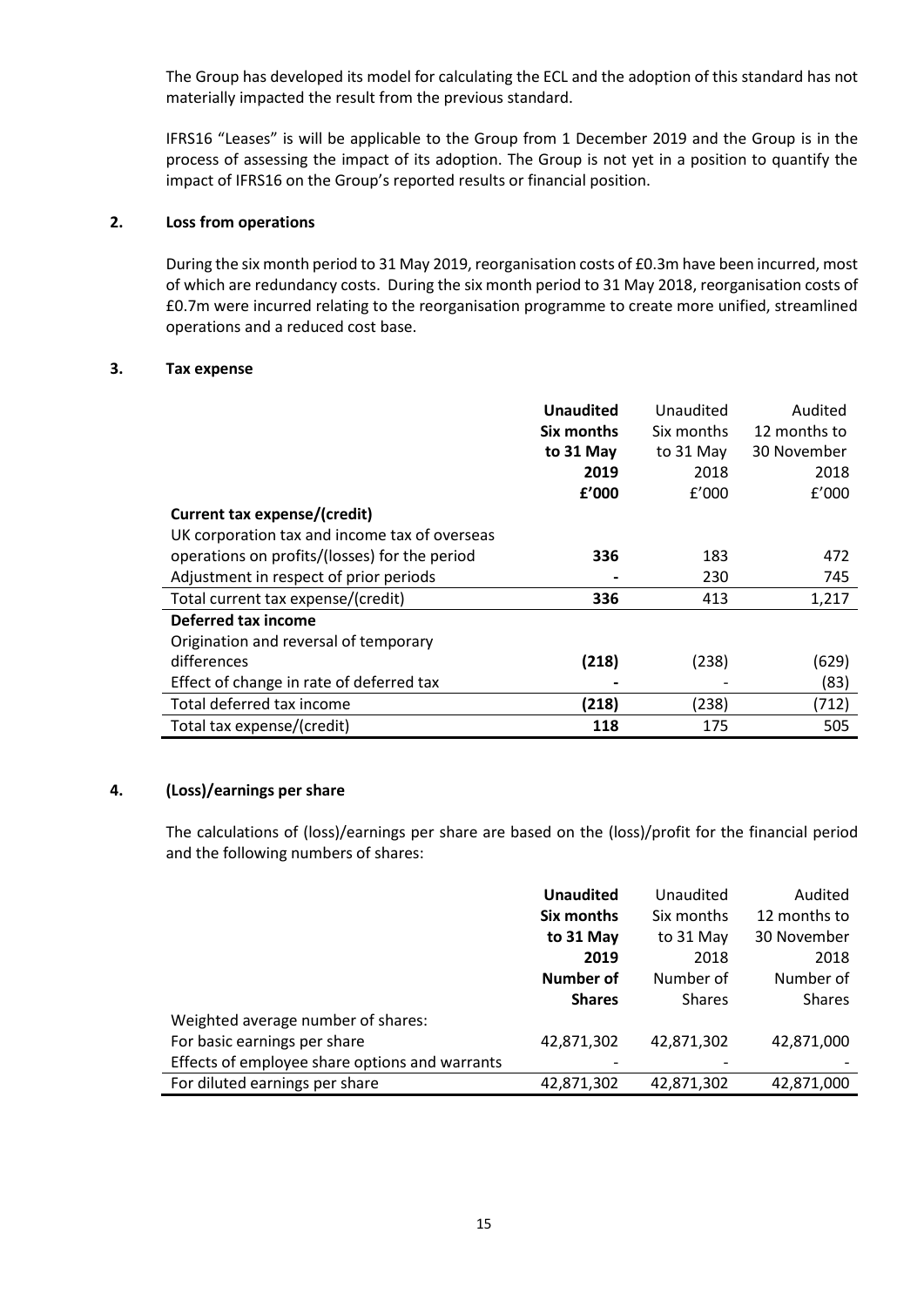# **4. (Loss)/earnings per share (continued)**

Adjusted earnings per share calculations have been computed because the Directors consider that they are useful to shareholders and investors. These are based on the following profits and the above number of shares:

|                                                                                                | Unaudited six months<br>to 31 May 2019 |                                     |                                       | Unaudited six months<br>to 31 May 2018 |                              |                                          |
|------------------------------------------------------------------------------------------------|----------------------------------------|-------------------------------------|---------------------------------------|----------------------------------------|------------------------------|------------------------------------------|
|                                                                                                | <b>Earnings</b>                        | Per share<br>amount<br><b>Basic</b> | Per share<br>amount<br><b>Diluted</b> | Earnings                               | Per share<br>amount<br>Basic | Per<br>share<br>amount<br><b>Diluted</b> |
| (Loss)/earnings per share (eps)<br>Amortisation of intangibles (net of tax)                    | £'000<br>(1, 568)<br>1,003             | p<br>(3.7)<br>2.3                   | P<br>(3.7)<br>2.3                     | f'000<br>(1,190)<br>1,023              | р<br>(2.8)<br>2.4            | P<br>(2.8)<br>2.4                        |
| Acquisition costs (net of tax)<br>Exceptional reorganisation costs<br>(net of tax)             | 233                                    | 0.5                                 | 0.5                                   | 7<br>598                               | ٠<br>1.4                     | 1.4                                      |
| Release of contingent consideration<br>(net of tax)<br>Share-based payment charge (net of tax) | 338                                    | 0.8                                 | 0.8                                   | 169                                    | 0.4                          | 0.4                                      |
| Adjusted eps                                                                                   | 6                                      | 0.0                                 | 0.0                                   | 607                                    | 1.4                          | 1.4                                      |

|                                          | Audited 12 months<br>to 30 November 2018 |           |                |  |
|------------------------------------------|------------------------------------------|-----------|----------------|--|
|                                          | Earnings                                 | Per share | Per share      |  |
|                                          |                                          | amount    | amount         |  |
|                                          |                                          | Basic     | <b>Diluted</b> |  |
|                                          | £'000                                    | р         | P              |  |
| (Loss)/earnings per shares (eps)         | (488)                                    | (1.1)     | (1.1)          |  |
| Amortisation of intangibles (net of tax) | 1,952                                    | 4.6       | 4.6            |  |
| Acquisition costs (net of tax)           |                                          |           |                |  |
| Exceptional reorganisation costs         |                                          |           |                |  |
| (net of tax)                             | 1,355                                    | 3.2       | 3.2            |  |
| Exceptional impairment charge            |                                          |           |                |  |
| (net of tax)                             |                                          |           |                |  |
| Release of contingent consideration      |                                          |           |                |  |
| (net of tax)                             |                                          |           |                |  |
| Share-based payment charge (net of tax)  | 103                                      | 0.1       | 0.1            |  |
| Adjusted (I)/eps                         | 2,922                                    | 6.8       | 6.8            |  |

# **5. Loans and borrowings**

|                         | <b>Unaudited</b> | Unaudited | Audited     |
|-------------------------|------------------|-----------|-------------|
|                         | As at            | As at     | As at       |
|                         | 31 May           | 31 May    | 30 November |
|                         | 2019             | 2018      | 2018        |
|                         | £'000            | f'000     | f'000       |
| Non-current             |                  |           |             |
| Bank loans (secured)    |                  | 10,339    |             |
| Finance lease creditors | 13               | 16        | 15          |
|                         | 13               | 10,355    | 15          |
|                         |                  |           |             |
| Current                 |                  |           |             |
| Finance lease creditors | 4                | 59        | 32          |
| Bank Loans (secured)    | 10,776           |           | 7,485       |
|                         | 10,780           | 59        | 7,517       |
|                         |                  |           |             |
| <b>Total borrowings</b> | 10,793           | 10,414    | 7,532       |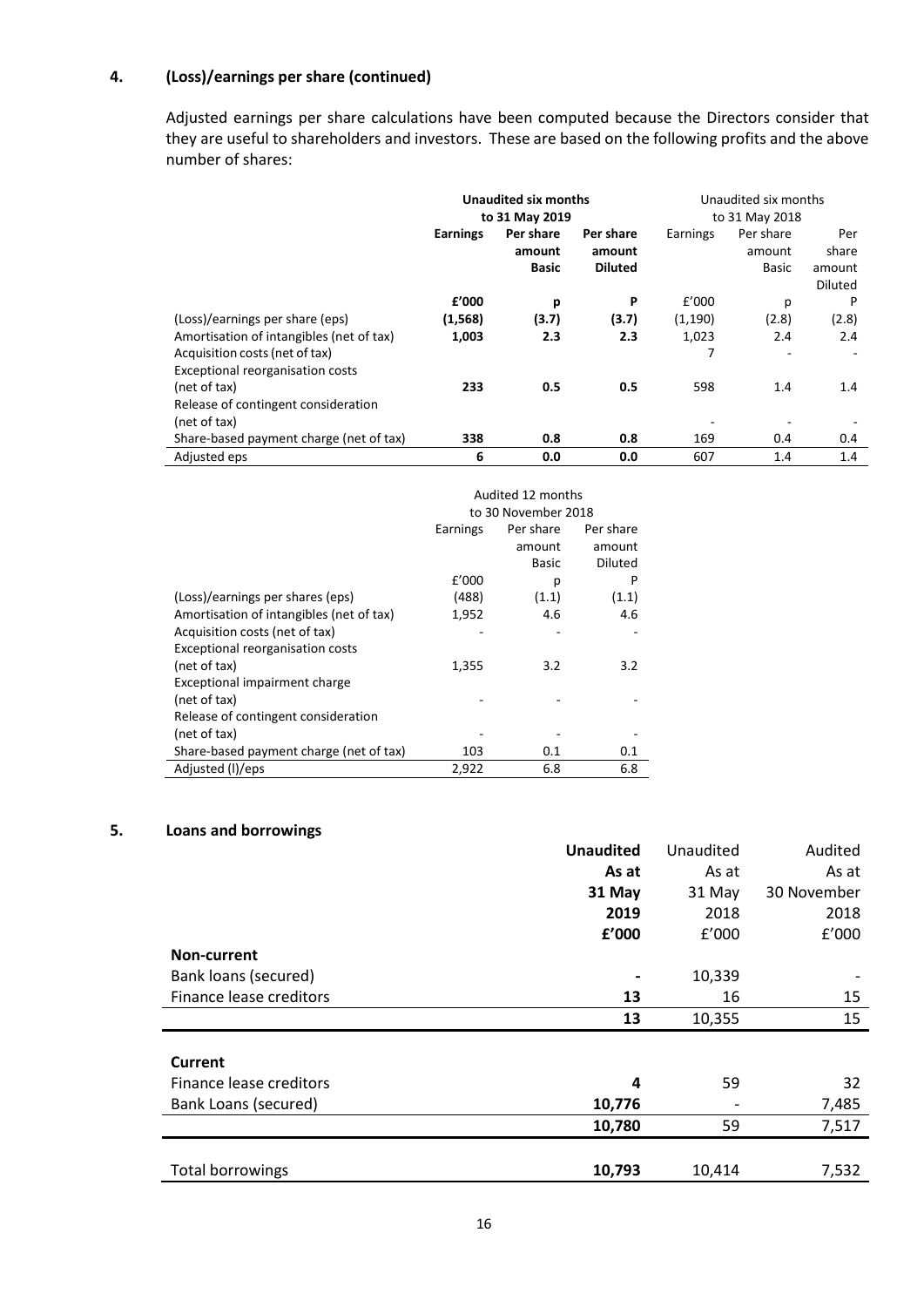# **6. Trade and other payables**

|                                                          | <b>Unaudited</b> | Unaudited | Audited     |
|----------------------------------------------------------|------------------|-----------|-------------|
|                                                          | As at            | As at     | As at       |
|                                                          | 31 May           | 31 May    | 30 November |
|                                                          | 2019             | 2018      | 2018        |
|                                                          | £'000            |           | f'000       |
|                                                          |                  |           |             |
| Trade payables                                           | 4,579            | 5,084     | 5,163       |
| Other payables                                           | 1,031            | 504       | 903         |
| Accruals                                                 | 5,239            | 7,341     | 6,945       |
| Total financial liabilities, excluding loans and         |                  |           |             |
| borrowings, classified as financial liabilities measured |                  |           |             |
| at amortised cost                                        | 10,849           | 12,929    | 13,011      |
| Other tax and social security taxes                      | 2,739            | 2,494     | 4,897       |
| Deferred revenue                                         | 10,534           | 12,466    | 10,520      |
|                                                          | 24,122           | 27,889    | 28,428      |